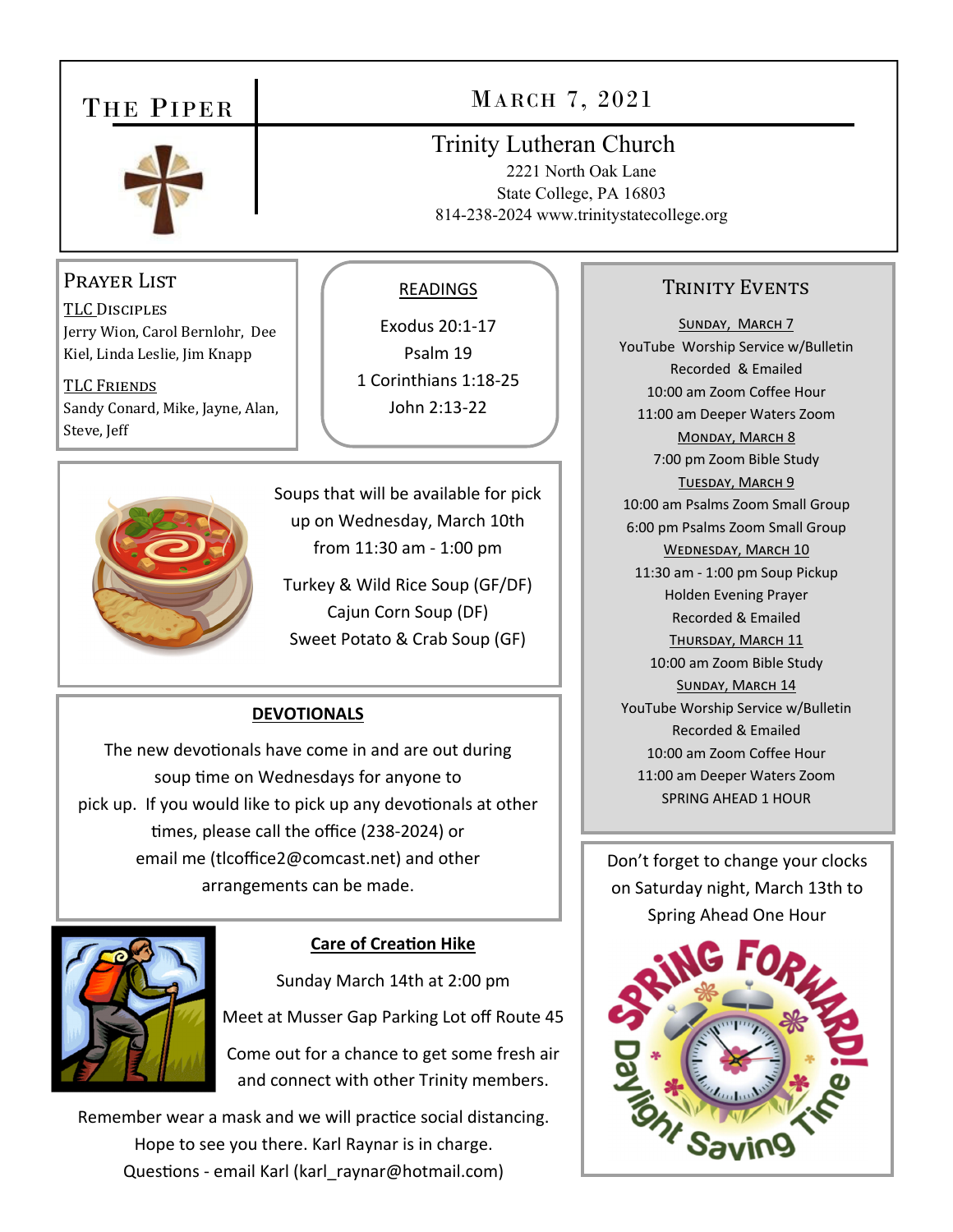# A little fun for everyone who loves Word Search Puzzles

# **Bible Names**

| A | U | B | Ρ | γ | W | E | H | T | T | A | Μ | E | A | SOLOMON<br>MARK<br>ABEL<br><b>JOSHUA</b><br>NOAH<br>PAUL<br>EVE<br><b>JOHN</b><br>ABRAHAM<br><b>ESTHER</b><br>MATTHEW<br>ruth<br>ADAM<br>LUKE<br>CAIN<br>TIMOTHY<br>SAUL<br>SAMPSON<br>MARY<br>CALEB |
|---|---|---|---|---|---|---|---|---|---|---|---|---|---|------------------------------------------------------------------------------------------------------------------------------------------------------------------------------------------------------|
| A | C | B | C | N | A | L | 0 | M | E | P | U | S | E |                                                                                                                                                                                                      |
| A | A | J | Υ | H | T | 0 | M | I | T | R | Μ | T | S |                                                                                                                                                                                                      |
| C | L | 0 | B | S | 0 | Υ | Ρ | A | U | L | S | H | E |                                                                                                                                                                                                      |
| A | E | N | 0 | A | H | M | H | T | U | R | A | E | A |                                                                                                                                                                                                      |
| L | B | B | B | M | Μ | T | A | N | M | Α | M | R | B |                                                                                                                                                                                                      |
| Μ | A | R | Υ | P | A | E | S | H | 0 | K | A | Η | R |                                                                                                                                                                                                      |
| A | H | B | Υ | S | D | C | A | 0 | Υ | L | U | A | A |                                                                                                                                                                                                      |
| K | C | J | J | 0 | A | A | U | J | R | A | H | E | H |                                                                                                                                                                                                      |
| Μ | A | R | K | N | Μ | I | L | U | 0 | A | S | Η | A |                                                                                                                                                                                                      |
| L | Υ | T | I | L | C | N | 0 | Μ | 0 | L | 0 | S | Μ |                                                                                                                                                                                                      |
| A | U | M | B | E | N | A | T | 0 | Μ | Α | J | A | A |                                                                                                                                                                                                      |
| L | A | K | E | B | L | Α | L | E | D | L | L | A | N |                                                                                                                                                                                                      |
| L | T | Μ | E | A | M | H | 0 | E | ٧ | E | U | N | S |                                                                                                                                                                                                      |

Play this puzzle online at : https://thewordsearch.com/puzzle/2921/